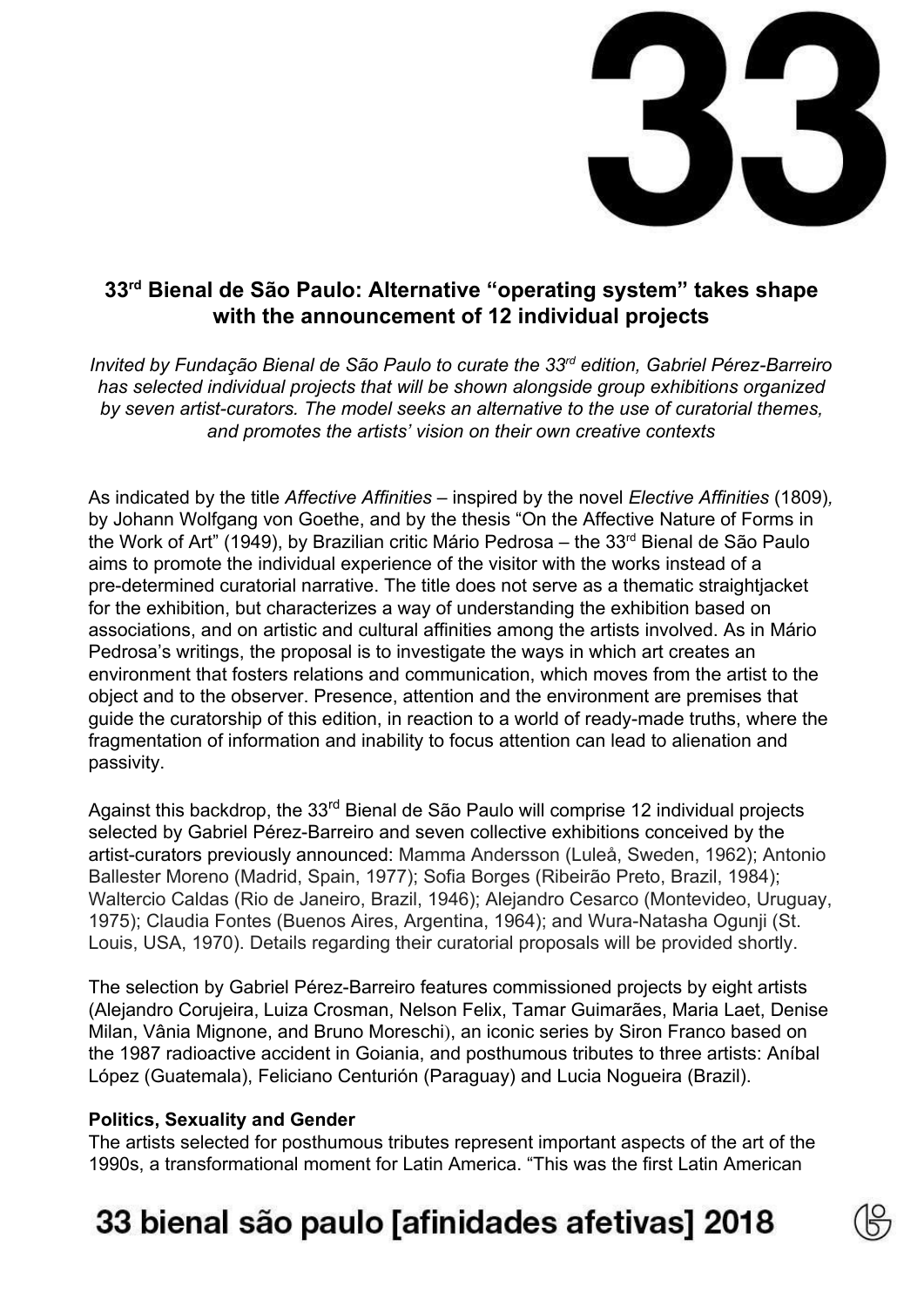

generation to create art free from the oppression of totalitarian regimes of the previous decades," explains Pérez-Barreiro. Artists of this generation no longer had to make works that were codified or hidden from censorship, and instead place greater emphasis on the expression of subjectivity as a deeply political act.

According to Pérez-Barreiro, the tribute to these three artists, with around 30 to 40 works highlighting their careers, was a way of rethinking the Bienal de São Paulo's Historical Nuclei, which were a characteristic feature of the Bienal up to its 26<sup>th</sup> edition (2004). "I wanted artists that were historical, but not necessarily famous, in other words, that these nuclei were not just a reiteration of names we are already familiar with. The artists honored are not well known in Latin America, but they are important exponents of their generation, so bringing them to the Bienal is a way of rescuing them from disappearing from the history of art, and showing them to new generations," says Pérez-Barreiro. For the curator, these exhibitions also make a significant contribution to the Fundação Bienal in terms of research, cataloging and recovering the production of these artists.

**Aníbal López** (Guatemala City, Guatemala, 1964-2014), also known as A-153167, the number on his ID card, was one of the precursors of performance art in his country. His work, which includes video, performance, and urban interventions, among others, is strongly political and focused on disputes regarding national borders, indigenous cultures, military abuses and even the art market. Videos and photographs of ephemeral actions, conducted as a form of protest to the objectification and fetishizing of art, compose the exhibition.

The world of queer art is addressed poetically by **Feliciano Centurión** (San Ignacio, Paraguay, 1962 – Buenos Aires, Argentina, 1996), who left his country of birth, Paraguay, to live in Argentina, where he became an exponent of the so-called "Rojas" generation (the first artists to show their work at the gallery of the Centro Cultural Rector Ricardo Rojas, at Universidad de Buenos Aires) until he fell victim to AIDS-related complications, at 34 years of age. Centurión worked primarily with fabrics and embroidery, incorporating pieces such as handkerchiefs and crochet purchased in arts and crafts markets in Buenos Aires. Descended from a family of embroiderers, he appropriated craft as an artistic language to express elements of his personal history based on a family tradition common in Paraguayan culture.

Still relatively unknown in Brazil, **Lucia Nogueira** (Goiânia, Brazil, 1950 – London, United Kingdom, 1998) is an essential figure to understand British art of the period, and achieved international recognition in her short life. Her sculptures and installations subvert the utilitarianism of objects with subtle humor, unusual associations between elements, and wordplays in their titles, creating an atmosphere that is both disquieting and poetic.

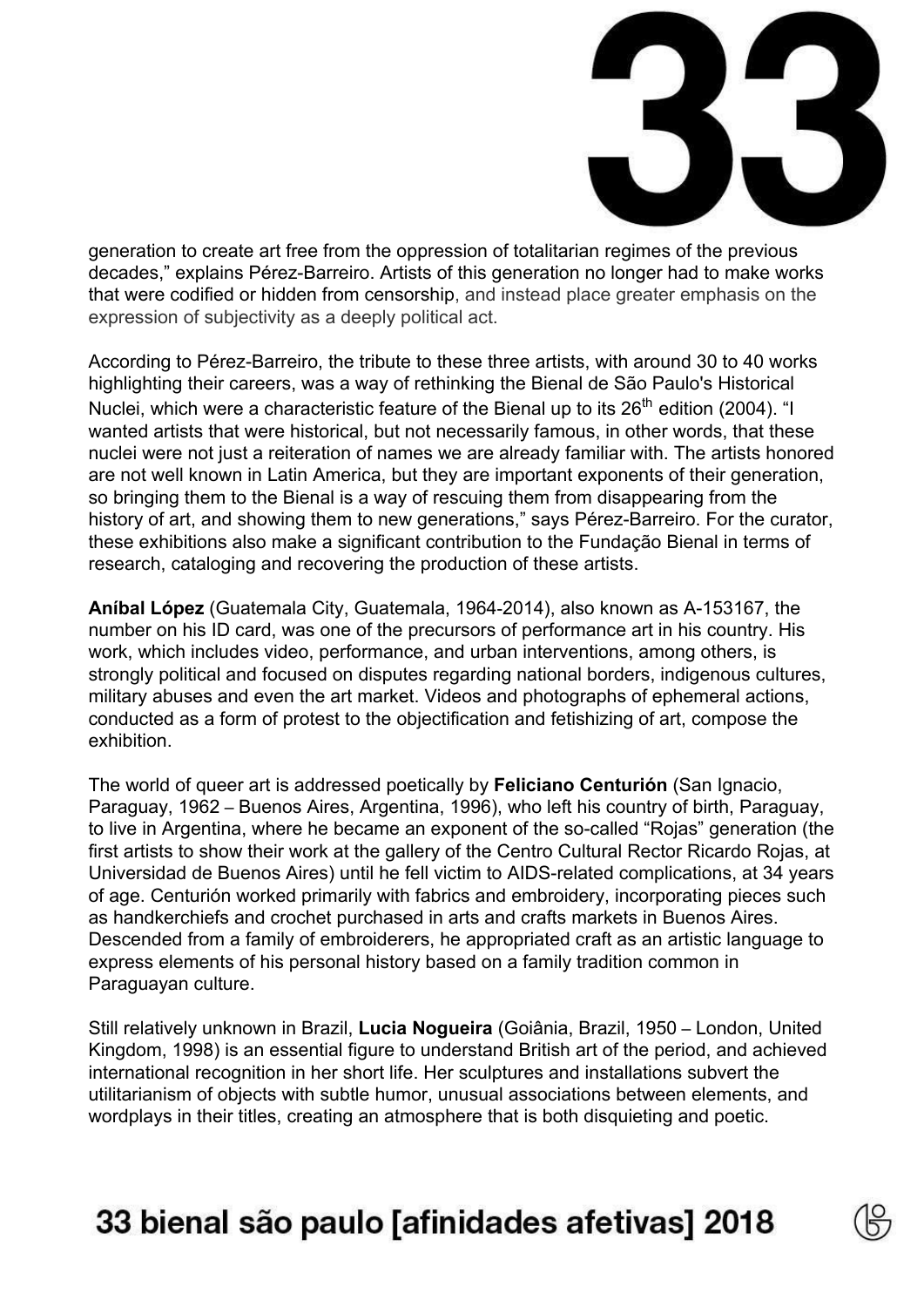

#### **Individual projects**

Individual projects from nine artists, of which eight were specially commissioned, complete the selection by Pérez-Barreiro. The only one to exhibit historic work is **Siron Franco** (Goiás Velho, Brazil, 1950), with the series of paintings *Césio/Rua 57.* In this series, Franco internalizes the impression of horror and isolation caused by a radiation accident which occurred in 1987 in Bairro Popular, in Goiânia, when a capsule of the radioactive element cesium-137 was accidently uncovered in an x-ray machine that was illegally abandoned in a garbage dump. Born and raised in that neighborhood, the artist returned to his native city shortly after the accident, leaving the Rio-São Paulo axis behind for good. His registers of the environmental catastrophe resulted in a significant turn in his career, which previously favored figurative irony, toward the use of allegory with symbolic elements.

The pigment used in some paintings of the series comes from the soil of Goiânia, which many believed to be contaminated by the radioactive substance. Clothes inserted into some of the paintings hint at the four first victims of the accident, one of whom was a child. In times of environmental disaster such as the 2015 collapse of the Fundão dam, in Mariana, the debate surrounding the work by Siron Franco remains sadly current.

What the eight artists with projects commissioned have in common is that their work does not fit into a thematic structure. "They are complex works that function individually and do not need an additional context for the viewer to relate to them," explains Pérez-Barreiro.

The Buenos Aires native **Alejandro Corujeira** (Buenos Aires, Argentina, 1961) possesses a formal conception that is light and fluid, which appears to want to capture the movement of nature. New sculptures and paintings will be presented at the exhibition. **Denise Milan** (São Paulo, Brazil, 1954) creates sculptures and installations with large stones and crystals. At the 33<sup>rd</sup> Bienal, the artist will exhibit new works using these unusual (for art) materials.

Attention to daily life serves as inspiration for the works of **Maria Laet** (Rio de Janeiro, Brazil, 1982), who will exhibit a new video at the 33rd Bienal, and for **Vânia Mignone** (Campinas, Brazil, 1967), who will present new paintings. **Nelson Felix** (Rio de Janeiro, Brazil, 1954), who in his "formal work appears to materialize a planetary awareness," in the words of Pérez-Barreiro, will present a new sculptural installation.

Studies by **Bruno Moreschi** (Maringá, Brazil, 1982) and **Luiza Crosman** (Rio de Janeiro, Brazil, 1987) are related to institutional critique and do not use traditional artistic formats. "With these artists we will have, within the exhibition, a critical perspective on how art functions, is exhibited and explained," affirms Pérez-Barreiro. Based on a personal and poetic approach, **Tamar Guimarães** (Viçosa, Brazil, 1967), who combines a critical perspective on institutions with poetic and narrative concerns, will present a new video.

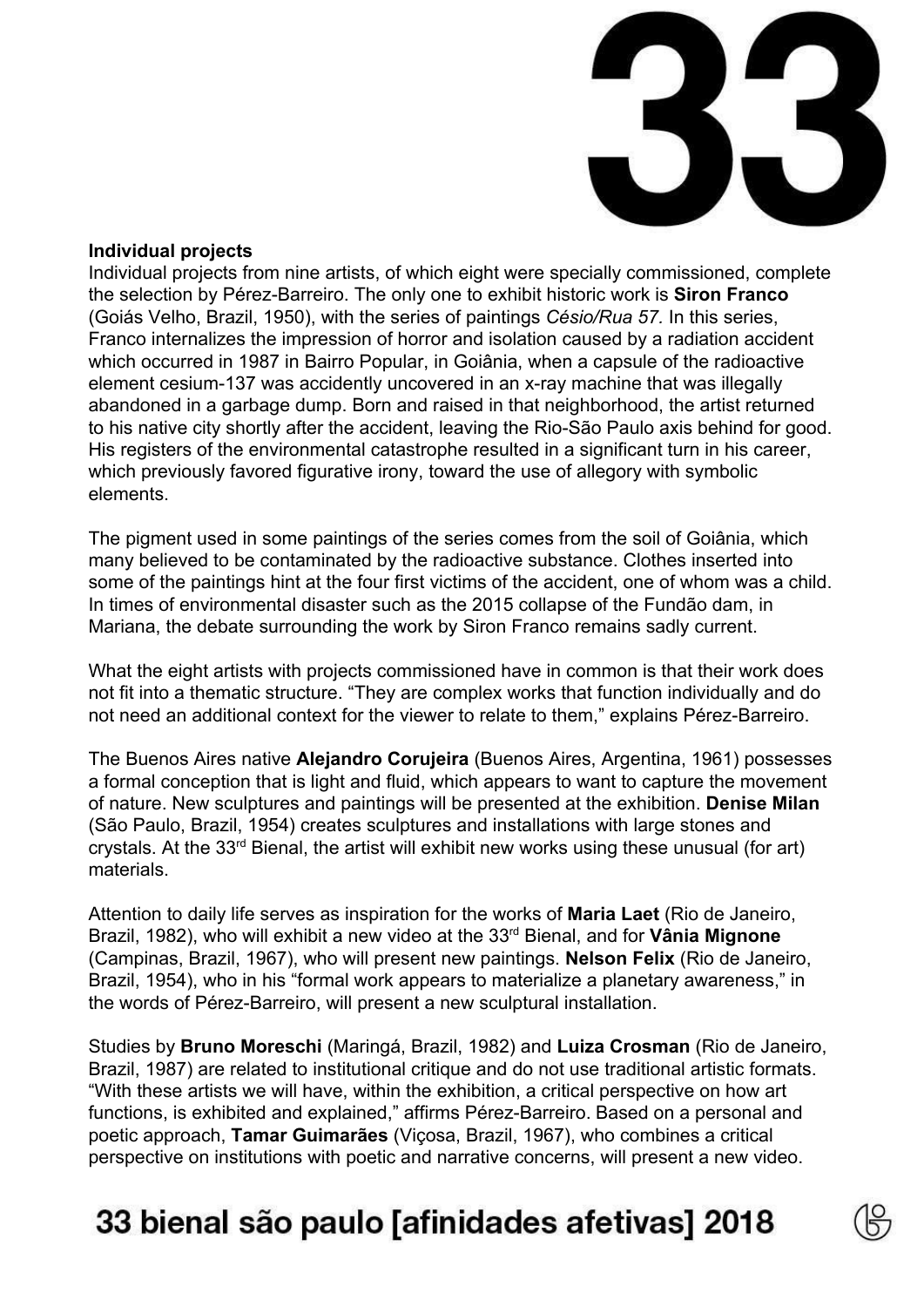

#### **Poster and Educational Publication**

Together with the announcement of the artists selected by Gabriel Pérez-Barreiro, the 33rd Bienal is launching the poster for this edition, designed by Raul Loureiro, who brought his own affinities as graphic motifs for the visual identity of the exhibition. The poster for the exhibition is composed of a reproduction of the work *Formas expressivas* [Expressive Forms] (1932), by Hans (Jean) Arp – a relief painting with wood –, accompanied by typographic elements. The visual identity adopts the Helvetica font family, which prioritizes clarity and neutrality of meaning, and emphasizes the number 33 as a conceptual element.

The 33<sup>rd</sup> Bienal will also present its educational publication, developed by the team at Fundação Bienal with the education consultants Lilian L'Abbate Kelian and Helena Freire Weffort. Under the title *Convite à atenção* [Invitation to Attention], the publication addresses the issue of attention by proposing various exercises, which can be done individually or in groups. In an effort to counteract the distractions caused by the immense volume of information and images with which we are bombarded daily, these exercises were created as an invitation to be attentive to the experience of art. The publication, with new collages by the artist-curator Antonio Ballester Moreno, proposes a set of experiences whose use is not restricted to the 33<sup>rd</sup> Bienal, but, rather, applicable to many works and contexts.

#### **Registration for professionals and the press**

Registration for professionals and the press will begin on March 20 on the Fundação Bienal de São Paulo's website. A press preview will be held on September 4 and, on September 5-6, the  $33<sup>rd</sup>$  Bienal will be open to professionals from the field.

**Press preview:** September 4, 2018 **Preview for the press, professionals and guests:** September 5-6, 2018

**Press registration and images for download:** bienal.org.br/press33 **Registration for professionals:** bienal.org.br/accreditation

### **The Foundation behind the 33 rd Bienal de São Paulo**

The proposal presented by Gabriel Pérez-Barreiro and selected by Fundação Bienal for the 33<sup>rd</sup> edition of the exhibition resonates not only with the institution's vocation but also in the challenge of staying contemporary in the 21<sup>st</sup> century. By questioning established models and rethinking the way large-scale art exhibitions are conducted, the project is aligned with the daily work of the Fundação Bienal of constantly looking for the new without losing sight of its six decades of history.

"In addition to his extensive knowledge of Latin American art, Gabriel Pérez-Barreiro has

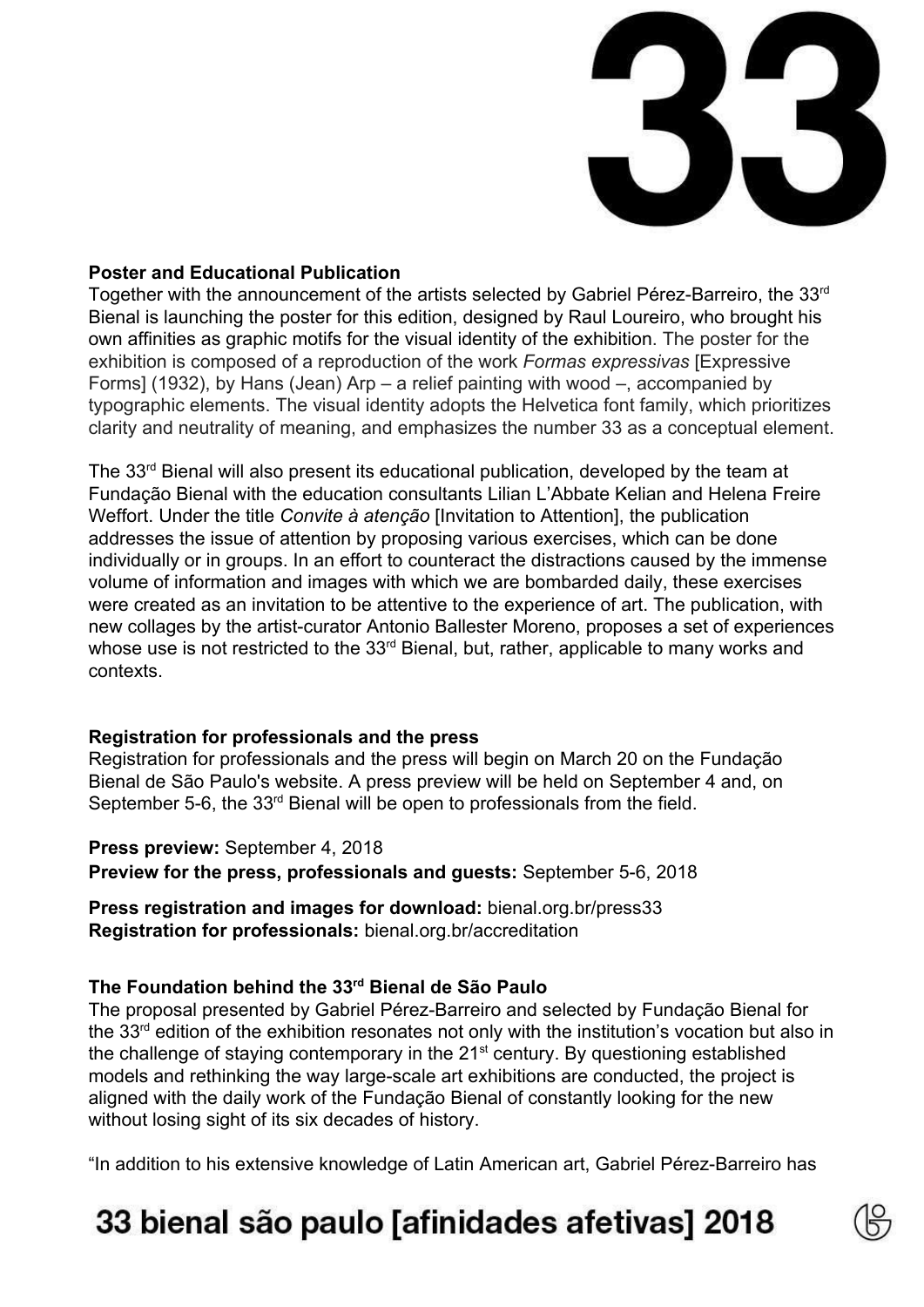

shown from the start a desire to experiment with new formats and concentrate his efforts on the public's relationship with art. His thoroughness combined with a capacity for experimentation are worthy of our enthusiasm," said João Carlos de Figueiredo Ferraz, president of the institution.

With the development of the 33<sup>rd</sup> edition in full swing, Fundação Bienal is also working with museums and cultural institutions in order to expand the reach of its actions. In addition, the Bienal possesses an archive of over one million documents, which makes it one of the most important collections on the history of modern and contemporary art of Latin America. Since 2015, Fundação Bienal has been making systematic investments in document handling: identification and reorganization of the materials into collections, cleaning, classifying and cataloging, research and revision of data and development of a database for the management and dissemination of the collections.

### **33ª Bienal de São Paulo –** *Affective Affinities*

from September 7 to December 9, 2018 Pavilhão Ciccillo Matarazzo, Parque Ibirapuera [www.bienal.org.br](http://www.bienal.org.br/)

### **Press information**

**Pickles PR** Júlia Frate Bolliger [julia@picklespr.com](mailto:julia@picklespr.com) Tel.: +49 (0) 176 25155891 Cecilia Vilela [cecilia@picklespr.com](mailto:cecilia@picklespr.com) Tel.: +44 (0) 7449 872799